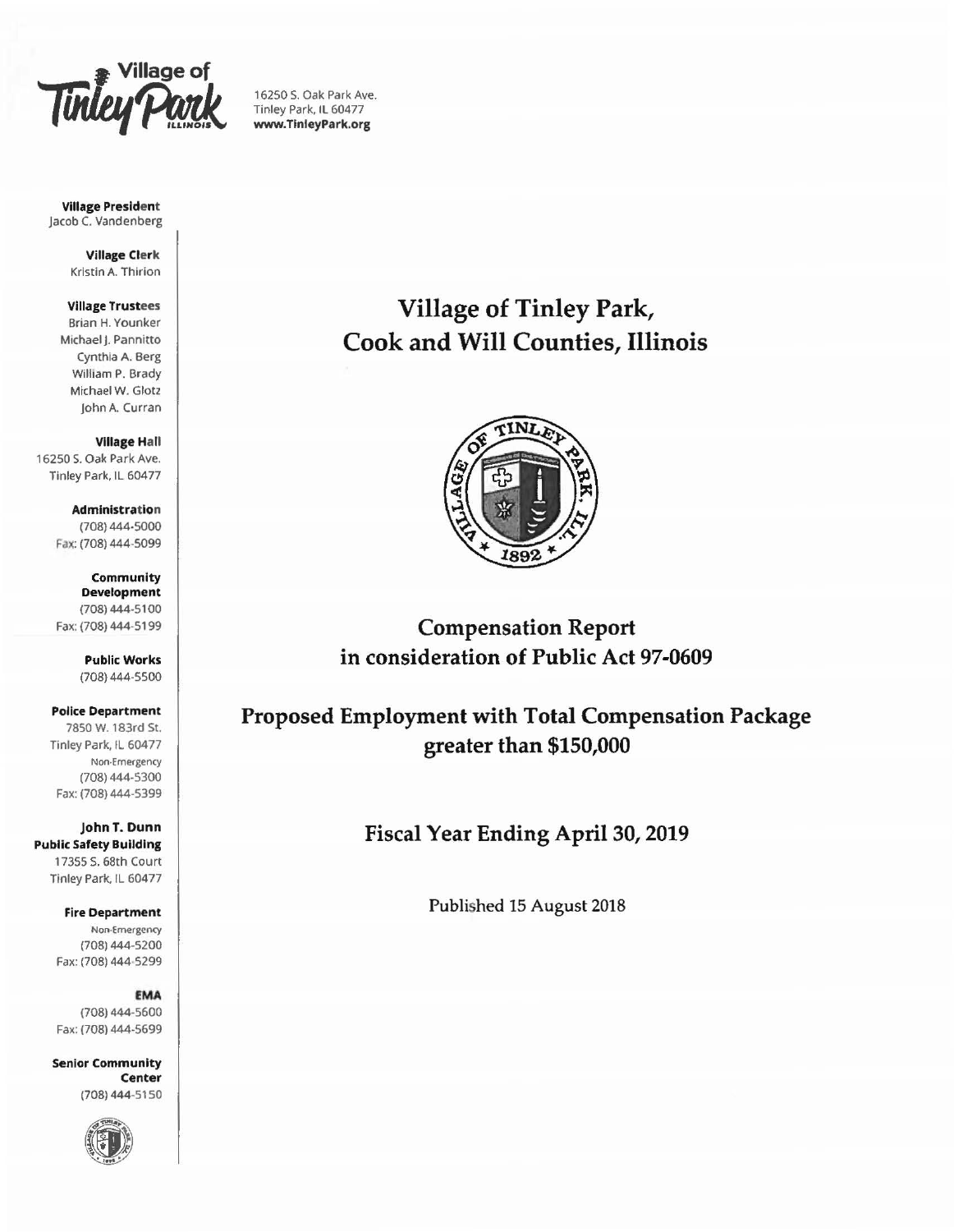**Finley Park** 16250 S. Oak Park Ave.<br> **Time**y Park, IL 60477<br> *EXERCY PARK MANUSE WWW.TinleyPark.org* 

**Village President** Jacob C. Vandenberg

> Village Clerk Kristin A. Thirion

#### Village Trustees

Brian H. Younker Michael J. Pannitto Cynthia A. Berg William P. Brady Michael W. Glotz john A. Curran

Village Hall

16250 S. Oak Park Ave. Tinley Park, IL 60477

#### Administration

(708) 444-5000 Fax: (708) 444-5099

Community Development (708) 444. 5100

Fax: (708)444-5199

Public Works (708) 444-5500

#### Police Department

7850 W. 183rd St. Tinley Park, IL 60477 Non-Emergency (708) 444-5300 Fax: (708) 444-5399

johnT. Dunn **Public Safety Building** 17355 S. 68th Court Tinley Park, IL 60477

> Fire Department Non-Emergency (708) 444-5200 Fax: (708) 444-5299

## EMA

(708) 444-5600 Fax: (708) 444-5699

Senior Community Center (708) 444-51 50



Tinley Park, IL 60477 www.TinleyPark.org

# EMPLOYEE COMPENSATION

In August 2011 Public Act 97-0609 became law. This Act amended the Illinois Open Meetings Act and the Illinois Pension Code and requires additional disclosures to be provided by Illinois public bodies.

The Act requires that all Illinois Municipal Retirement Fund (IMRF) employers must post information for each employee having a total compensation package that exceeds \$75,000 per year within 6 days of approval of a budget.

The Act also provides that any IMRF employer that approves an employee's total compensation package equal to or in excess of \$150,000 per year must post the total compensation package at least 6 days before the approval of said compensation package or a budget.

For purposes of the Act, "Total Compensation Package" means payment by the employer to the employee for salary, health insurance, a housing allowance, a vehicle allowance, a clothing allowance, bonuses, loans, vacation days granted, and sick days granted. This definition of "Total Compensation Package" includes only items that are paid directly to the employee, and not expenses incurred by the employer for the benefit of the employee. Accordingly, expenses such as health insurance premiums, and retirement system contributions paid by the Village to companies or individuals other than the employees would not be included in the computation of the Total Compensation Package. An employee's vacation time is provided in accordance with Section 6.6 of the Village of Tinley Park Personnel Manual and is included within the salary for the position and is not an additional compensation benefit. The Village does not provide employees sick days. Additionally, as noted above, under the provisions of the Act, the Village is only required to provide disclosure of employees participating in the IMRF pension system with Total Compensation greater than \$150,000.

Following the definition of Total Compensation Package as provided in the Act, the Village of Tinley Park has only one employee subject to the \$150,000 separate disclosure requirements of the Act.

However, the Village is providing the attached employee positions which the Village Board is planning to fill where that "true" Total Compensation Package exceeds \$150,000, inclusive of such other costs incurred and paid by the Village that benefit the employee. The information within this report is on a projected basis for a full year effective with the date of hire.

Beat Betterhouser

Brad L. Bettenhausen Village Treasurer